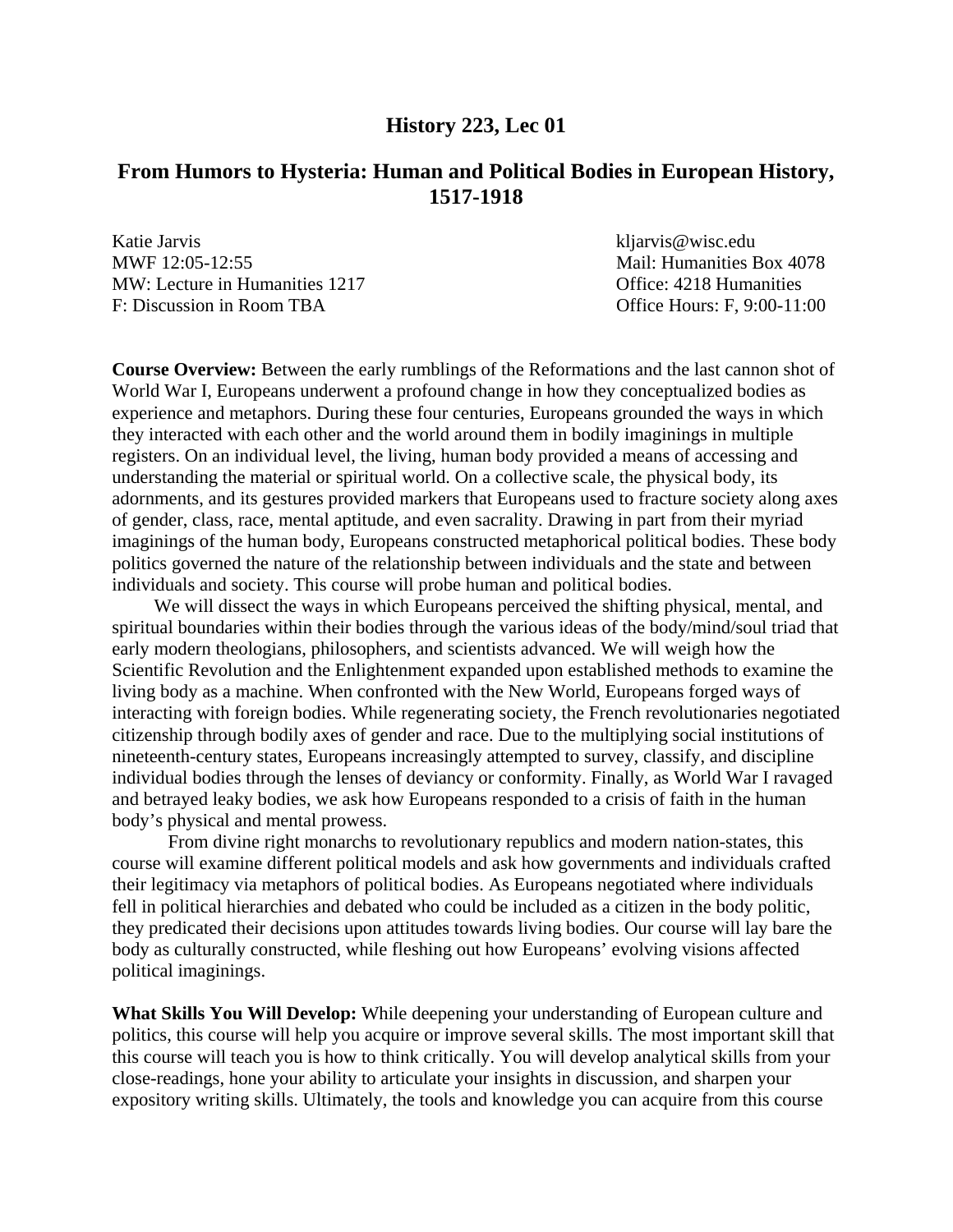depend upon the amount of effort you put into it. I encourage you to come by during office hours if you would like help outside of class.

**Course Format:** Our course will follow both lecture and discussion formats. Our Monday and Wednesday meetings will consist of a lecture in order to help us historically contextualize our readings and provide us with points of inquiry. Our Friday meetings will be a discussion in which we analyze primary and/or secondary sources together. There will be two 2.5-3.5 page papers, a midterm, and a final exam.

#### **Grade Composition:**

Participation: 30%, Paper I: 15%, Midterm Exam: 20%, Paper II: 15%, Final Exam: 20%

**Required Texts:** You must purchase a **Course Reader from the L&S Copy Center (**1650 Humanities Building)**.** I have copied all of our semester texts into this reader, which makes this course highly affordable. The total price is \$27.35. You can buy it Monday to Friday, 7:30- 11:45am and 12:30-4:15pm. The Copy Center accepts cash, check, or Wiscard. I have also put a copy on three-hour reserve in College Library. Bring the Course Reader with you to our Friday discussions.

**Supplemental Texts (not required):** Our course draws heavily from primary source readings. If you would like additional background or other overarching narratives, the following survey textbooks are on three-hour reserve:

Lynn Hunt et al, *The Making of the West,* vol. B and vol. C John Merriman, *A History of Modern Europe*, vol. I and vol. II

**Participation:** I greatly respect your ideas and look forward to hearing your insights on the readings. Our weekly discussion is a pillar of this class; therefore, participation is the largest component of your grade (30%). I grade individual participation after each section. Participation requires more than simple attendance; you are expected to take an active role in class discussion by building from your readings, the lectures, and even outside information you may have. Some simple strategies including note taking, writing down questions, and marking significant passages will facilitate your participation in discussion. Every individual brings his/her unique perspective to the readings, which enriches our conversation. These differences, be they of analysis or opinion, can often advance our discussion and understanding of the reading. It perfectly okay to disagree with a fellow classmate or me, but it is imperative that you do so respectfully. This intellectual and personal respect will keep our discussions lively and productive.

**Attendance:** You must always be present on a day that a paper is due or an exam is given. Apart from that, you will be allowed 2 unexcused lecture absences and 1 unexcused discussion absence for this course. If you exceed these unexcused absences, you will lose points from your participation grade. An excused absence will only count for religious holidays, university obligations, or in cases of emergencies such as a serious illness or family emergency. If you will miss class for one of these reasons, contact me (by email or in person) *prior* to the missed section. You must be present for all 50 minutes of class. If you are late, you will be marked as absent.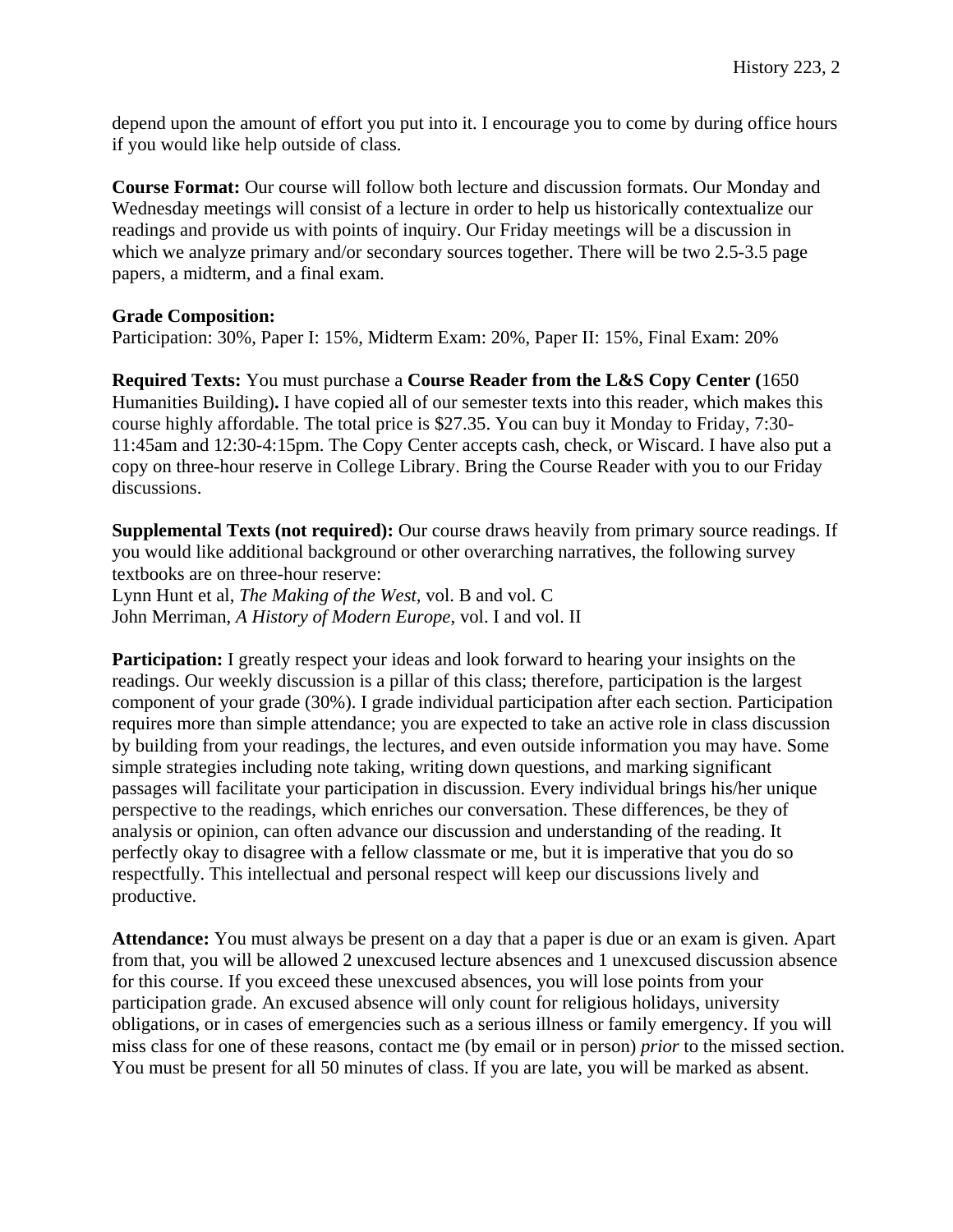**Papers:** Your two papers will be due at the start of discussion. Please use the following format: Times New Roman, size 12 font, double-spaced, 1-inch margins, stapled, with Chicago Style or Turabian citations. To be fair to those who complete their papers on time, a full letter grade will be deducted for each day a paper is late. Since your papers focus on the readings due that week, you will be unable to attend that week's discussion without your paper. Please note that plagiarism a grave academic offense that carries serious ramifications. I am happy to talk with you if you have questions about plagiarism or how to avoid it. You can find more on the university's policy here: http://www.wisc.edu/students/saja/index.html.

Laptop and Phone Policy: Technology offers us many exciting resources for learning. However, unless we use laptops in specific exercises, research suggests that we benefit more from using them outside than inside the classroom. A recent study from psychologists at York University concludes that students who use laptops in classrooms do "11% worse on comprehension tests" than those who did not, while those who could see a neighbor's laptop screen fared 17% worse on tests than students who could not.<sup>1</sup> This disadvantage equals one to two whole letter grades. Yikes! The researchers concluded that we often overestimate our capacity to effectively multitask and laptops unintentionally distract those around us. Therefore, to promote a productive learning environment, laptops will not be allowed in lecture or discussion. Our amazing mini-computers (cell phones) will not be allowed for the same reasons.

**Learn@UW:** I will upload all course handouts and resources, such as this syllabus, on Learn@UW (learnuw.wisc.edu). Simply use your UW Net ID and password to access our course.

**Email Policy:** I can be most easily reached by email. If you have questions that cannot be answered by the material on Learn@UW, please feel free to email me. If the information you need is time sensitive, please give me adequate time (at least 24 hours) to respond. Please read messages sent to the class listserv. I will provide you with important handouts, assignment clarifications, and helpful questions to guide your readings via email.

**Office Hours:** Office hours are a great opportunity for one-on-one guidance should you have questions outside of class, are struggling with something in the course, would like to work through comments on your assignments, or would like to further pursue something from our material. You can drop in anytime during my office hours on Fridays, 9:00-11:00. If these hours conflict with your other classes, we can set up an appointment for another time. My office is in room 4218 Humanities.

## **Part I: Sacred Bodies, Lowly Bodies: The Reformations, Social Maladies, and Absolutism Week 1: The Reformations**

#### **January 22, 24**

 $\overline{a}$ 

Lecture 1: Luther, Calvin, and the Catholic Church Debate Bodies

 Catholics and Protestants on Relics, Saints, and their Bodies Readings to complete before Friday Discussion:

<sup>&</sup>lt;sup>1</sup> Faria Sana, Tina Weston, Nicholas J. Cepeda, "Laptop multitasking hinders classroom learning for both users and nearby peers," *Computers & Education*, Volume 62, March 2013, Pages 24-31.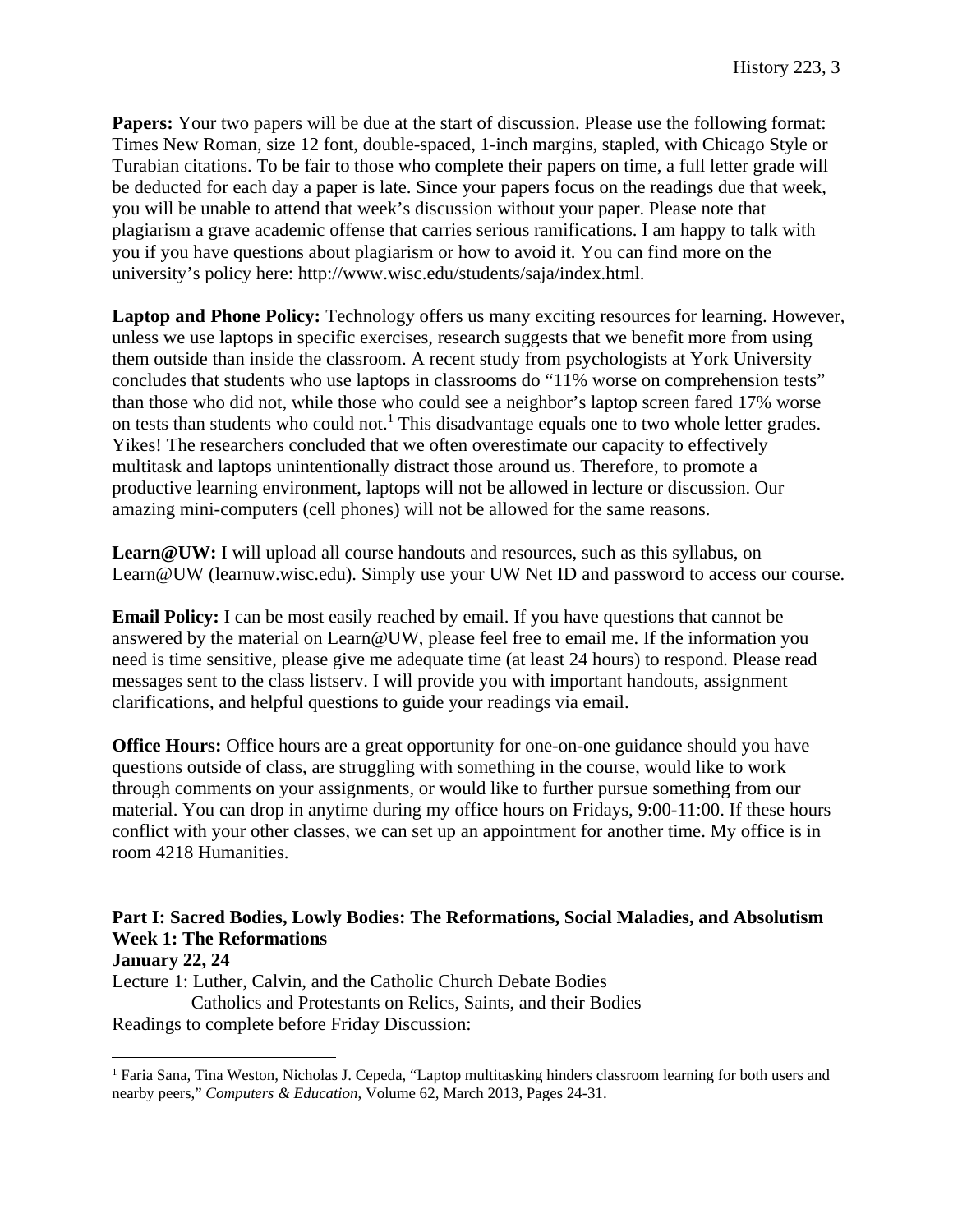\* Read this syllabus thoroughly and be sure to note the paper and exam dates on your calendar. Bring any questions you may have to our Friday discussion section.

- \* All of the course texts can be found in the Course Reader (sold in 1650 Humanities).
- \* Luther, *Preface to the New Testament* and Calvin, *Institutes of the Christian Religion* in *Cloud of Witnesses: Readings in the History of Western Christianity*, Joel Harrington, ed. (Boston: Houghton Mifflin Company 2001), 236-239; 249-254.
- \* Ignatius, *Spiritual Exercises*, in *Cloud of Witnesses: Readings in the History of Western Christianity*, Joel Harrington, ed. (Boston: Houghton Mifflin Company 2001), p. 273-277; and *The Spiritual Exercises of St. Ignatius of Loyola*, Elisabeth Meier Tetlow trans. (Lanthem, MD: University Press of America, 1987) application of the senses: 43-46; food and eating 71-72.
- \* Alexandra Walsham, "Miracles and the Counter-Reformation Mission to England," *The Historical Journal*, Vol. 46, No. 4 (Dec., 2003), pp. 779-815.

#### **Week 2: Violence and Unstable Bodies**

#### **January 27, 29, 31**

Lecture 1: Bodily Harm in the Wars of Religion

Lecture 2: Humors, the One-sex Model, and Understanding the Human Body

- Readings for Discussion:
- \* "The Affaire of the Rue Saint-Jacques," (1557) in *The Saint Bartholomew's Day Massacres: A Brief History with Documents*, Barbara Diefendorf, ed. (Boston: Bedford, 2009), 49-56.
- \* Claude Haton, "The Execution in Effigy of Gaspard de Coligny" (1569) in *The Saint Bartholomew's Day Massacres: A Brief History with Documents*, Barbara Diefendorf, ed. (Boston: Bedford, 2009), 75-77.
- \* "Two Letters on the St. Bartholomew's Day Massacre," in *Cloud of Witnesses: Readings in the History of Western Christianity*, Joel Harrington, ed. (Boston: Houghton Mifflin Company 2001), 278-281.
- \* Hildegard of Bingen, *Causes and Cures*, and Thomas Aquinas, *Summa Theologica*, in *Lives and Voices: Sources in European Women's History*, Lisa DiCaprio and Merry Wiesner eds. (Boston: Houghton Mifflin, 2001) 132-139.
- \* Thomas Laqueur, *Making Sex: Body and Gender from the Greeks to Freud* (Cambridge: Harvard University Press, 1990) 25-43.

#### **Week 3: Witches and Absolutism**

**February 3, 5, 7** 

Lecture 1: Witches, Bodies, and Social Disease; The Body Politic in Absolutism

Lecture 2: Enacting the Divine Right Monarchy: Bodily Performance and Temporal Power Readings for Discussion:

- \* *Malleus Maleficarum*, trans. by Montague Summers, (New York: Dover Publications, 1971): \*Part II, Question 1, Chapter 1: *Of the several Methods by which Devils through Witches Entice and Allure the Innocent to the Increase of that Horrid Craft and Company*, 96-99. *\*Part II, Question 1, Chapter 15: How they [witches]Raise and Stir up Hailstorms and Tempests, and Cause Lightning to Blast both Men and Beasts*, 147-149.
- \* Heinrich Kramer and Jakob Sprenger, *The Hammer of Witches* (on the tendency for witches to be women 1486), in *The West in the Wider World: Sources and Perspectives*, Richard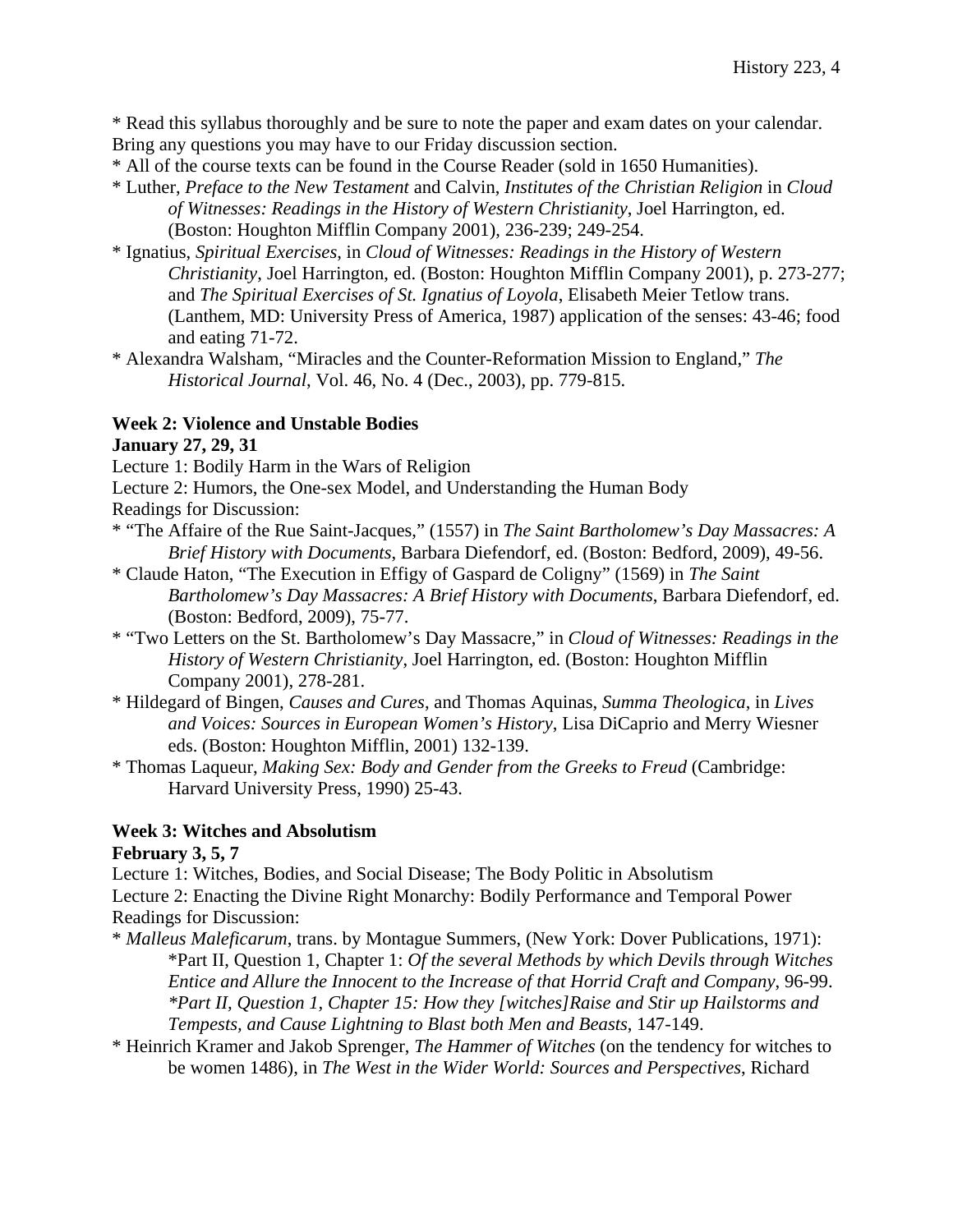Lim and David Kammerling Smith eds., vol. 2 (Boston: Bedford/St. Martin's, 2003), 48- 51.

- \* Trial Record of Johannes Junius, *The Witch-Persecution at Bamberg* (1628), in *The Sources of the Making of the West: Peoples and Cultures*, Katharine Lualdi ed, vol I. (Boston: Bedford's/St. Martin's, 2001), 11-14.
- \* "Witches at Chelmsford," in *Cloud of Witnesses: Readings in the History of Western Christianity*, Joel Harrington, ed. (Boston: Houghton Mifflin Company 2001) p. 307-312.
- \* Bossuet, *Politics Drawn from the Very Words of the Holy* Scripture, in *Louis XIV and Absolutism: A Brief Study with Documents*, William Beik, ed. (Boston: Bedford, 2000), 167-170.
- \* Primi Visconti's, "Memoirs on the Court of Louis XIV" in *Louis XIV and Absolutism: A Brief Study with Documents*, William Beik, ed. (Boston: Bedford, 2000), p. 59-63
- \* Exéchiel Spanheim, "Account of the Court of France," in *Louis XIV and Absolutism: A Brief Study with Documents*, William Beik, ed. (Boston: Bedford, 2000), 78-81.

## **Part II: Defining Boundaries: Rational Minds, Material Bodies, and the Individual Week 4: Astronomy and Ways of Knowing**

**February 10, 12, 14** 

Lecture 1: Heavenly Bodies in the Scientific Revolution

Lecture 2: "I think, therefore I am": Cartesian Dualism and Locke's Revisions

#### **Paper I Due at the Start of Discussion**

Readings for Discussion:

- \* Nicolas Copernicus, *On the Revolutions of the Heavenly Spheres* and Cardinal Bellarmine, *Attack on the Copernican Theory*, in *Sources of Western Tradition*, Marvin Perry, Joseph Peden, and Theodore H. Von Laue eds., vol 2 (Boston: Houghton Mifflin, 1999), 31-35.
- \* Galileo Galilei, "Letter to the Grand Duchess Christina" (1615), in *The Sources of the Making of the West: Peoples and Cultures*, Katharine Lualdi ed, vol I. (Boston: Bedford's/St. Martin's, 2001), 5-8.
- \* René Descartes, *Discourse on Method* (Part III and Part IV)*,* in *Sources of Western Civilization: From Seventeenth Century to the Present*, Daniel McGarry and Clarence Hohl, Jr. eds, vol. 2 (Boston: Houghton Mifflin, 1963), 69-82.
- \* John Locke, *An Essay Concerning Human Understanding*, vol. I (New York: Dover Publications, 1959), p. 120-130, 139-143.

#### **Week 5: Materialism and Sensibility in the Enlightenment February 17, 19, 21**

Lecture 1: The Original Material Girl: Evolving Sciences of the Body Lecture 2: Sensitive Bodies and Sensible Minds in the Enlightenment Readings for Discussion:

- \* Pierre Roussel, *Physical and Moral System of Woman* (Paris: Chez Crapart, 1803), p 11-16.
- \* Jean-Jacques Rousseau, *Émile* in *Lives and Voices*, 248-251.
- \* Denis Diderot, *D'Alembert's Dream*, translated by Leonard Tancock (New York: Penguin, 1966)*,* p. 137-138, 156-159, 182-184, 192-193, 205-206.
- \* Tobias Smollett, *The Expedition of Humphry Clinker* (London: Penguin Books, 1985; original 1771), p. 67-71, 74-77.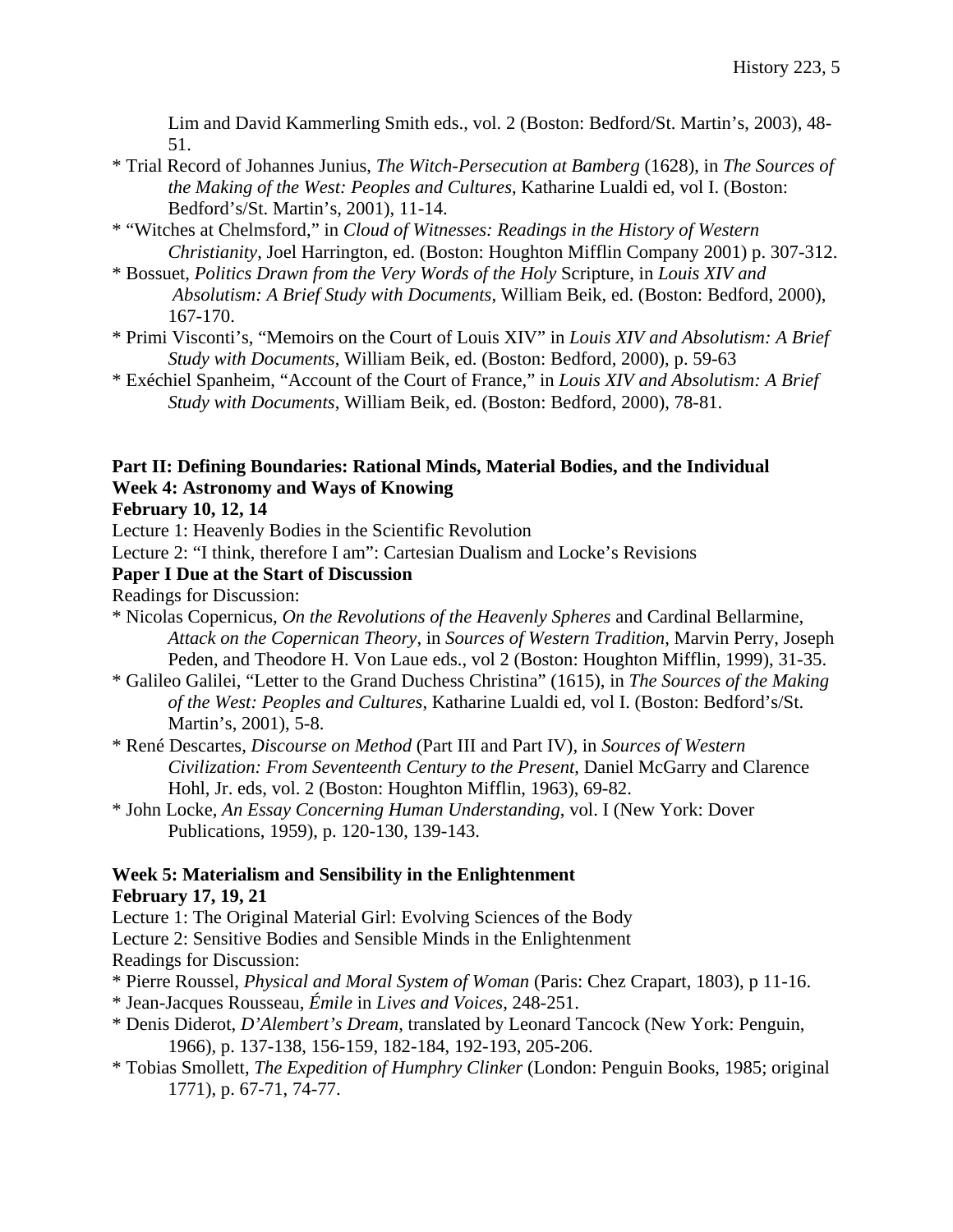## **Week 6: Climate and Race in the Colonial World**

#### **February 24, 26, 28**

Lecture 1: Foreign Climates and Nobles Savages

Lecture 2: Hot-Blooded: Conceptualizing Race in the Colonies

Readings for Discussion:

- \* Michel de Montaigne, "On Cannibals," in *The Essays: A Selection*, M.A. Screech ed. and trans., (London: Penguin Books, 1993), p. 79-92.
- \* Montesquieu, "Book XIV: The relation between laws and the nature of climate," *The Spirit of the Laws* in *Montesquieu: Selected Political Writings*, Melvin Richter ed. and trans., (Indianapolis: Hackett Publishing Company, 1990), p. 194-200.
- \* Buffon, "The Geographical and Cultural Distribution of Mankind" from *A Natural History, General and Particular* in *Race and the Enlightenment: A Reader*, Emmanuel Chukwudi Eze, ed. (Cambridge: Blackwell, 1997), p. 15-28.
- \* Guillaume Aubert, "'The Blood of France': Race and Purity of Blood in the French Atlantic World." *William and Mary Quarterly* 61 (2004): 439-78.
- \* Dorinda Outram, "Europe's Mirror? The Enlightenment and the Exotic" in *The Enlightenment* (Cambridge: Cambridge University Press, 1995), p.63-79.

## **Week 7: Constitutional Monarchies and Social Contracts**

#### **March 3, 5, 7**

Lecture 1: Locating Sovereignty in the Body Politic: Hobbes, Locke, and Rousseau

Lecture 2: Discussion

## **Friday: MIDTERM IN CLASS**

Readings for Discussion:

- \* Thomas Hobbes, *Leviathan*, in *Sources of the Western Tradition*, vol I, Marvin Perry, Joseph Peden, Theodore Von Laue, eds., (Boston: Houghton Mifflin, 1987), p. 373-375.
- \* John Locke, *Second Treatise on Government* in *Sources of the Western Tradition*, vol I, Marvin Perry, Joseph Peden, Theodore Von Laue, eds., (Boston: Houghton Mifflin, 1987), p. 412-415.
- \* Jean-Jacques Rousseau, *On the Social Contract*, in *The Basic Political Writings of Jean-Jacques Rousseau*, Donald Cress, ed. and trans., (Indianapolis: Hackett Publishing Company, 1987), p. 141-172.

## **Part III: Embodiment and Regeneration during the French Revolution Week 8: Imagining the Body Politic**

#### **March 10, 12, 14**

Lecture 1: Corporate and Individual Bodies: The Estates General and *The Declaration of the Rights of Man and Citizen*

Lecture 2: Killing the King and the Rebirth of the Body Politic

Readings for Discussion:

- \* Charles, Loyseau, *A Treatise on Orders* (1610) in *The French Revolution: A Document Collection*, Laura Mason and Tracey Rizzo, eds. (Boston: Houghton Mifflin Company, 1999), 16-24.
- \* "Declaration of the Rights of Man and Citizen" in *The French Revolution: A Document Collection*, Laura Mason and Tracey Rizzo, eds. (Boston: Houghton Mifflin Company,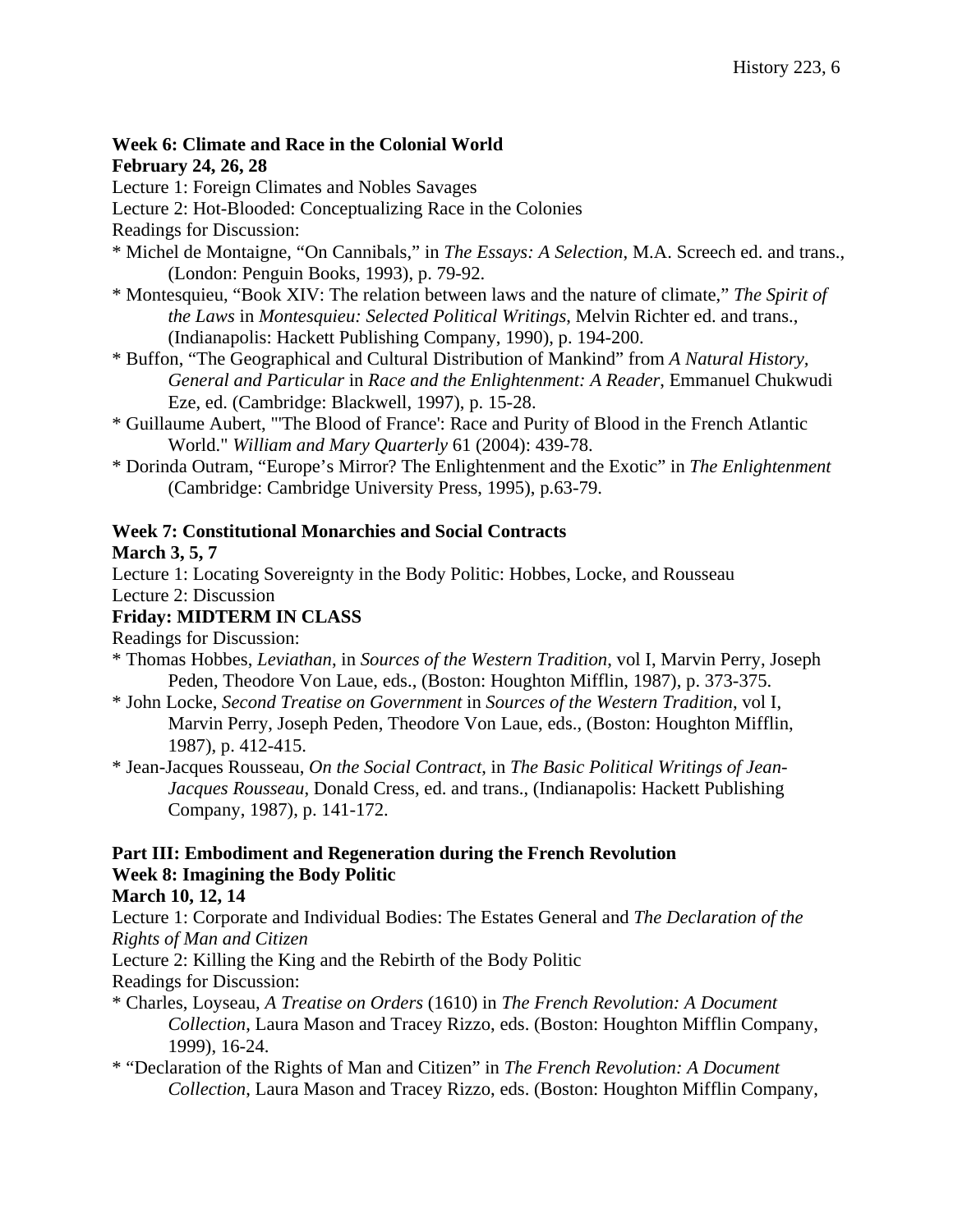1999), 101-104.

- \* Condorcet, Speech on Judging the King on December 3, 1791 in *The French Revolution: A Document Collection*, Laura Masson and Tracey Rizzo, eds. (Boston: Houghton Mifflin Company, 1999), 183-187.
- \* Lynn Hunt, "The Band of Brothers" in *The Family Romance of the French Revolution,*  (Berkeley: University of California Press, 1992) 53-88.

## **Week 9: Embodying Citizenship**

#### **March 24, 26, 28**

Lecture 1: Gender and Race

Lecture 2: Festivals and Collective Experiences

Readings for Discussion:

- \* Lynn Hunt, "The Many Bodies of Marie Antoinette," in *Eroticism and the Body Politic*, Lynn Hunt ed., (Johns Hopkins University Press, 1990), 108-126.
- \* Elizabeth Colwill, "Sex, Savagery and Slavery in the Shaping of the French Body Politic," *From the Royal to the Republican Body: Incorporating the Political in 17th and 18th Century France,* Sarah Melzer and Kathryn Norberg, eds., (Berkeley: University of California Press, 1998), 198-223.
- \* "Inauguration of a Temple of Reason," from *Archives Parlementaires*, in *The French Revolution*, Philip Dawson, ed. (Englewood Cliffs, New Jersey: Prentice-Hall, 1967), p. 121-127.

# **Week 10: Human Bodies and Revolutionary Virtues**

#### **March 31, April 2, 4**

- Lecture 1: Secular Saints: Marat and the Panthéon
- Lecture 2: Marking Patriotic Bodies

Readings for Discussion:

- \* Antoine de Baecque, "The Trajectory of a Wound: From Corruption to Regeneration. The Brave Locksmith Geoffroy, Herald of the Great Terror," in *The French Revolution and the Creation of Modern Political Culture*, vol. 4, *The Terror*, ed. Keith Michael Baker (London: Pergamon Press, 1989).
- \* "The De-martyrisation of Marat, February 1795," in *The French Revolution and Napoleon: A Sourcebook*, Philip Dwyer, ed. (London: Routledge, 2002), 117-119.
- \* Richard Wrigley, "The Formation and Currency of a Vestimentary Stereotype: The *Sans-culotte* in Revolutionary France" in *Fashioning the Body politic: Dress, Gender, Citizenship*, Wendy Parkins, ed. (Oxford: Berg, 2002), 19-39.
- \* Fashion Images from the *Journal des Dames* (via email)

## **Part IV: Bodily Regulations, Social Categories, and National Visions in the Nineteenth Century**

## **Week 11: Medicine and Work Regulate the Body**

**April 7, 9, 11** 

Lecture 1: New Medical Discourses, Public Health, and Disciplining the Body

Lecture 2: The Separate Spheres Gain Steam: The Industrial Revolution, Work, Bodies, and Gender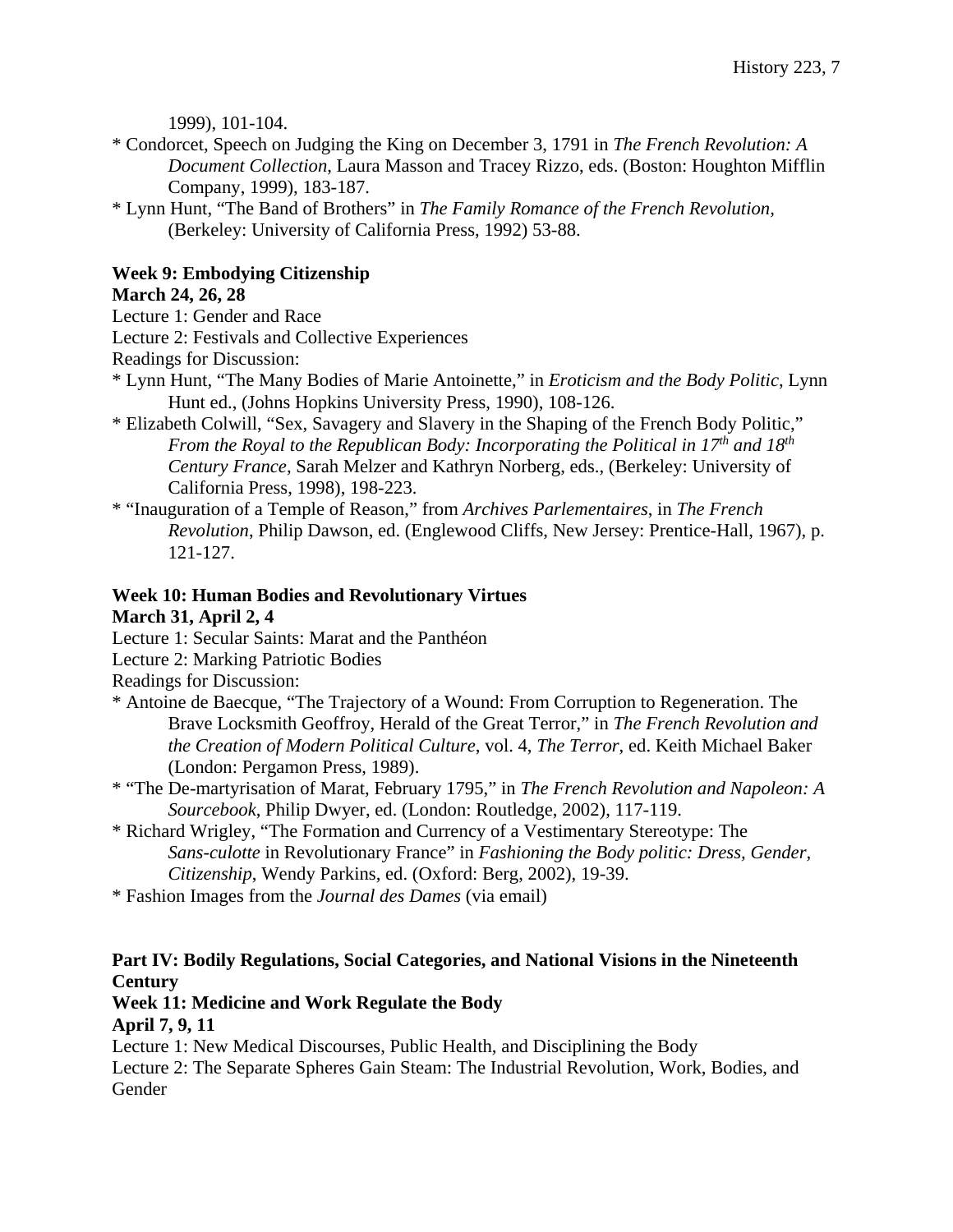Readings for Discussion:

- \* Barbara Duden, *The Woman Beneath the Skin: A Doctor's Patients in Eighteenth-Century Germany*, translated by Thomas Dunlap (Cambridge, Harvard University Press, 1991), 72-103.
- \* Michel Foucault, ed. *Herculine Barbin,* vii-xvii, 122-128, 144-146.
- \* Sophia Jex-Blake, "The Medical Education of Women" in in *Lives and Voices: Sources in European Women's History*, Lisa DiCaprio and Merry Wiesner eds. (Boston: Houghton Mifflin, 2001), 347-351.
- \* "Factory Rules in Berlin" (1844), in *The Sources of the Making of the West: Peoples and Cultures*, Katharine Lualdi ed, vol I. (Boston: Bedford's/St. Martin's, 2001), 73-76.
- \* Jeanne Bouvier, "The Pains of Poverty," in *Sources of the Western Tradition*, vol. 2. Marvin Perry, Joseph Peden, and Theodore H. Von Laue eds. (Boston: Houghton Mifflin Company, 1996), 192-195.

## **Week 12: Classifying and Controlling Bodies**

#### **April 14, 16, 18**

- Lecture 1: Categorizing Deviant Bodies: Prostitution, Hospitals, and Asylums
- Lecture 2: Naturalism, Darwinism, and Colonialism

#### **Paper II Due at the Start of Discussion**

- Readings for Discussion:
- \* Josephine Butler, "Men Will Have Their Victims," (1871) in *European Women: A Documentary History, 1789-1945*, edited by Eleanor Riemer and John Fout (New York: Schocken Books, 1980), 222-229.
- \* Judith Walkowitz, "Dangerous Sexualities" in *A History of Women in the West*, Georges Duby et al, ed. vol.4 (Cambridge: Harvard Univerity Press, 1992-1994), 369-398.
- \* Jeremy Bentham, "Letters 1, 2, and 6" from *Panopticon*, reprinted in *Selected Writings: Jeremy Bentham*, edited by Stephen Engelmann (New Haven: Yale University Press, 2011), 283-290.
- \* Mary Carpenter, "Prison Reform," in *Lives and Voices: Sources in European Women's History*, Lisa DiCaprio and Merry Wiesner eds. (Boston: Houghton Mifflin, 2001) 318-323.
- \* Ann Stoler, "Sexual Affronts and Racial Frontiers: Cultural Competence and the Dangers of Métissage," in *Carnal Knowledge and Imperial Power: Race and the Intimate in Colonial Rule* (Berkeley: University of California Press, 2002), 79-111.

# **Week 13: Nationalism, Revolution, and Unification**

## **April 21, 23, 25**

Lecture 1: Revolutionary Body Politics - Round Two: France and Italy

Lecture 2: Nationalism, Theories for Unification, Empires: Germany

Readings for Discussion:

- \* Giuseppe Mazzini, "On the Superiority of Representative Government" (1832), "Humanity and Country" (1836), "Nationality and Cosmopolitanism" (1847), and "Nationalism and Nationality" (1871) in *A Cosmopolitanism of Nations: Giuseppe Mazzini's Writings on Democracy, Nation Building, and International Relations*, Stefano Recchia and Nadia Urbinati, eds. (Princeton: Princeton University Press, 2009), 39-65.
- \* Nelson Moe, "'This is Africa': Ruling and Representing Southern Italy, 1860-1861" in Albert Russell Ascoli and Krystyna von Henneberg, eds. *Making and Remaking Italy: The*